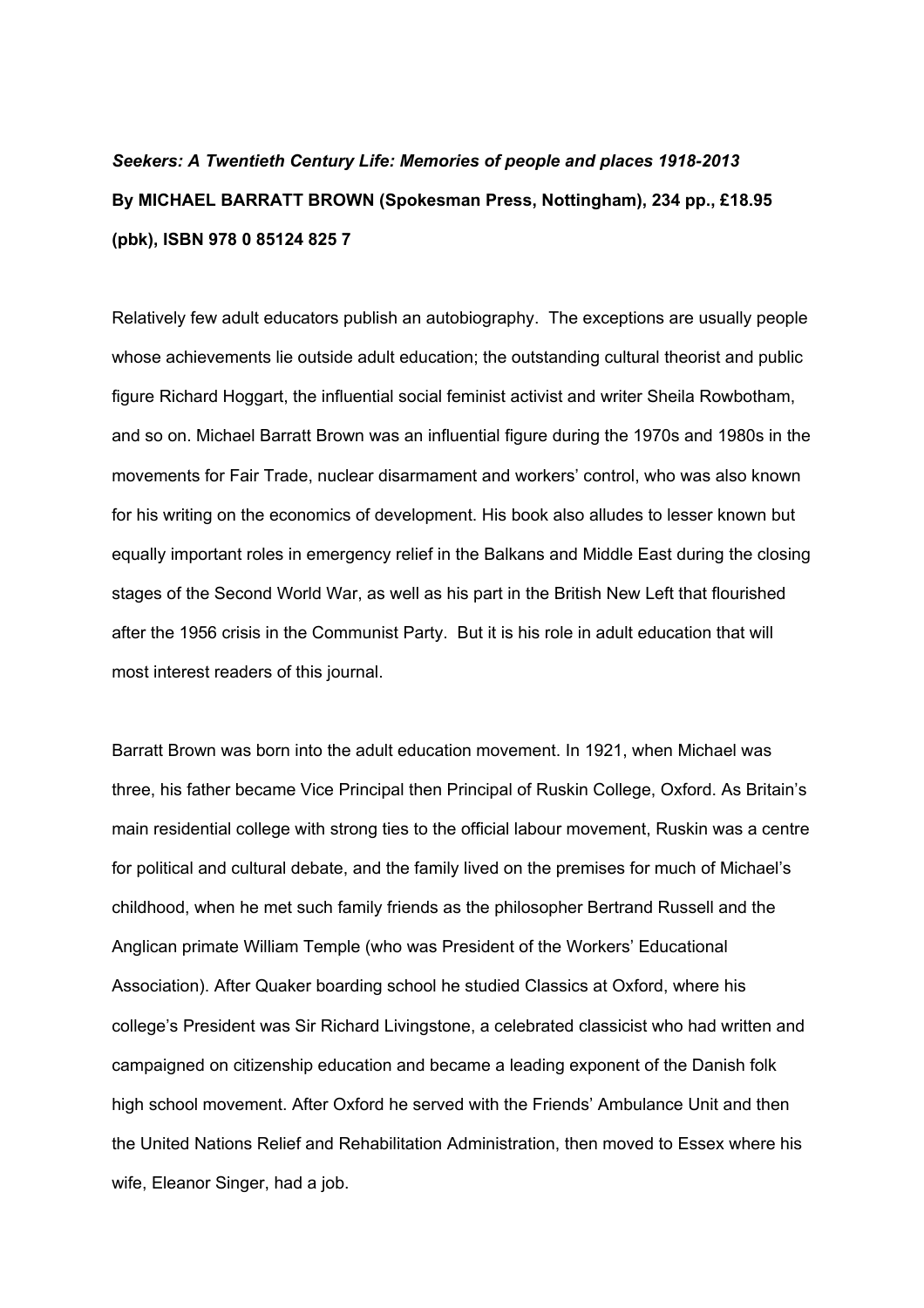Michael's career in adult education seems to have started more by accident than design. He started teaching a WEA evening class, and helping make a documentary film during the days. With the film completed, he increased his WEA work and started teaching for Cambridge University Extra-mural Delegacy. In 1958 he joined the University of Sheffield as a full time lecturer in the Extra-mural Department, and became involved in teaching industrial day release courses, which had initially been established in the early 1950s by the Derbyshire miners' union and the newly-nationalised National Coal Board, then expanded rapidly during the 1960s into other industries, mainly but not exclusively under state ownership.

Michael was also involved in founding and then chairing the Society of Industrial Tutors, a forum for adult educators involved in trade union studies. SIT promoted debate about the politics, pedagogy and purpose of worker' education in the UK, and it became a credible lobbying force, at least while Labour was in power. Michael's account is tantalisingly brief; he moves straight from telling the reader that he met a government minister to press SIT's claim for improvements in day release arrangements to a discussion of a book of his which the minister had once reviewed. I could have done with more reflection on SIT's growth and role, as well as its subsequent decline.

Michael largely confirms others' accounts of workers' education in this period. However, he does not address the difficulties that he and some other adult educators faced within parts of the labour movement. According to Geoffrey Stuttard, another founder of SIT, the persistent conflicts included serious attempts to prevent Michael from teaching on some industrial workers' courses – but if this was the case, there is no mention of it here, nor of the reasons (probably in part political) for any such bar.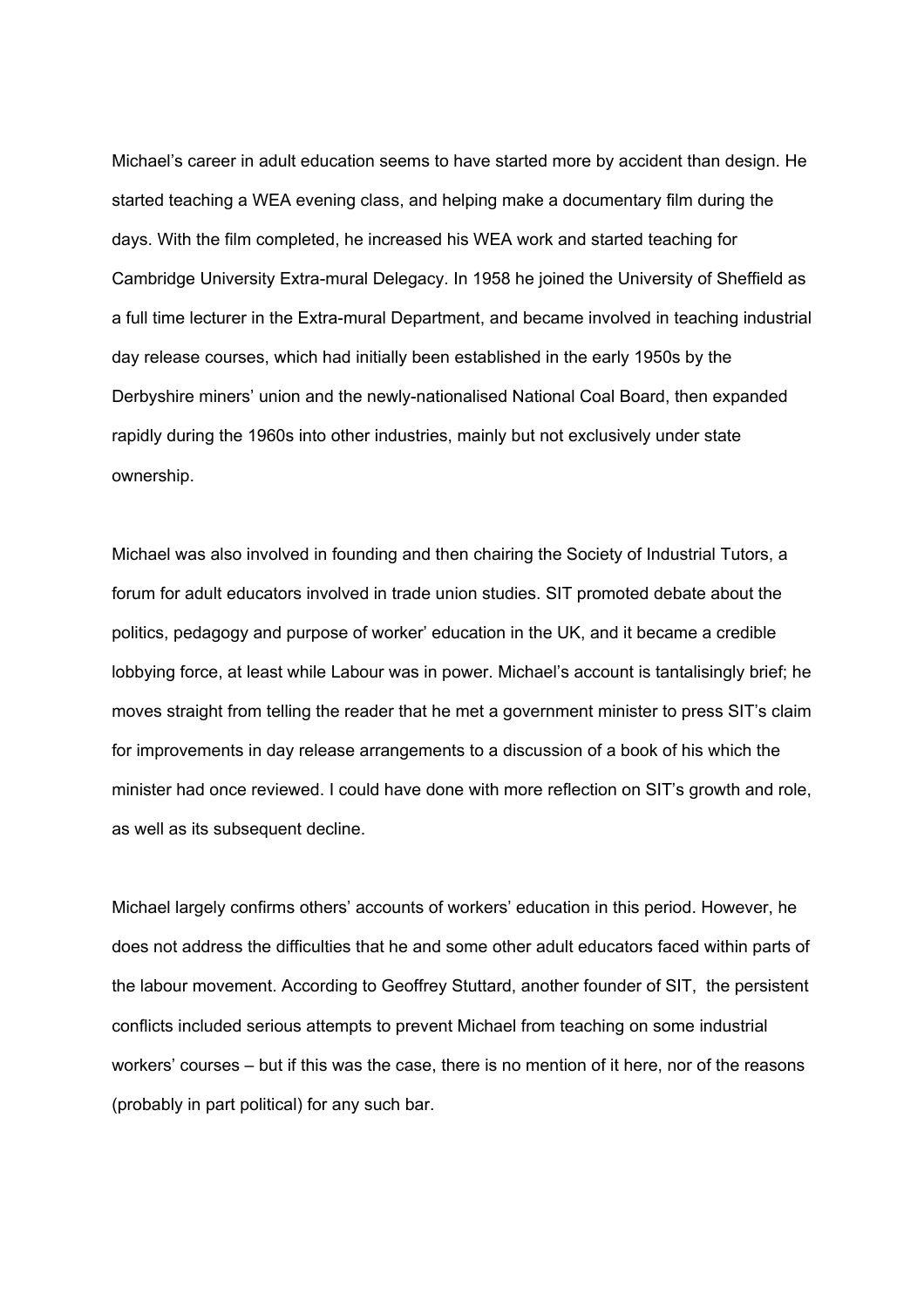Today, Michael is best known for his role as the first Principal of Northern College. Situated in an old stately home and former teacher training college, and often known as the 'Ruskin of the North', the college was a long term project for Michael, where personal ambition, political ideals and educational aims came together. He applied unsuccessfully for the post of Principal of Newbattle Abbey, in Scotland, and became involved with others who were lobbying for a residential adult college in the north of England. He is particularly informative about the long campaign to create the College and to locate it in the Labour heartland of South Yorkshire, as well as about some of the curriculum innovations and cultural activities that it adopted in its early years. Once more, his account underplays conflict, whether internal, or (more seriously) external, from the early campaign of Sheffield Chamber of Commerce to have it closed to the more long term economic, social and cultural shifts that undermined parts of its original raison d'être.

As a resource for historians the book is flawed but helpful. It is largely a joy to read, enlivened as it is with Michael's rather mischievous eye for the telling anecdote. Apparently he wrote the book from memory, and it shows positively in the fresh and engaging style of the narrative, negatively in a number of errors, though my impression is that these are minor (the chair of the 1973 Committee on Adult Education is wrongly named as 'Sir John Russell', for example). Barratt Brown is particularly helpful in his vivid recreation of the middle class Quaker milieu that has had such a profound influence over nearly two centuries on English adult education. He also shows the importance of networks to the culture of left-of-centre intellectual activism: barely a situation arises without Michael bumping into a cousin or friend, or calling on someone who knew his father, and with this comes what some will undoubtedly find an irritating tendency to name-dropping. And his life history also reminds us that while 1945 marked a point of departure for British adult education, there were also important elements of continuity.